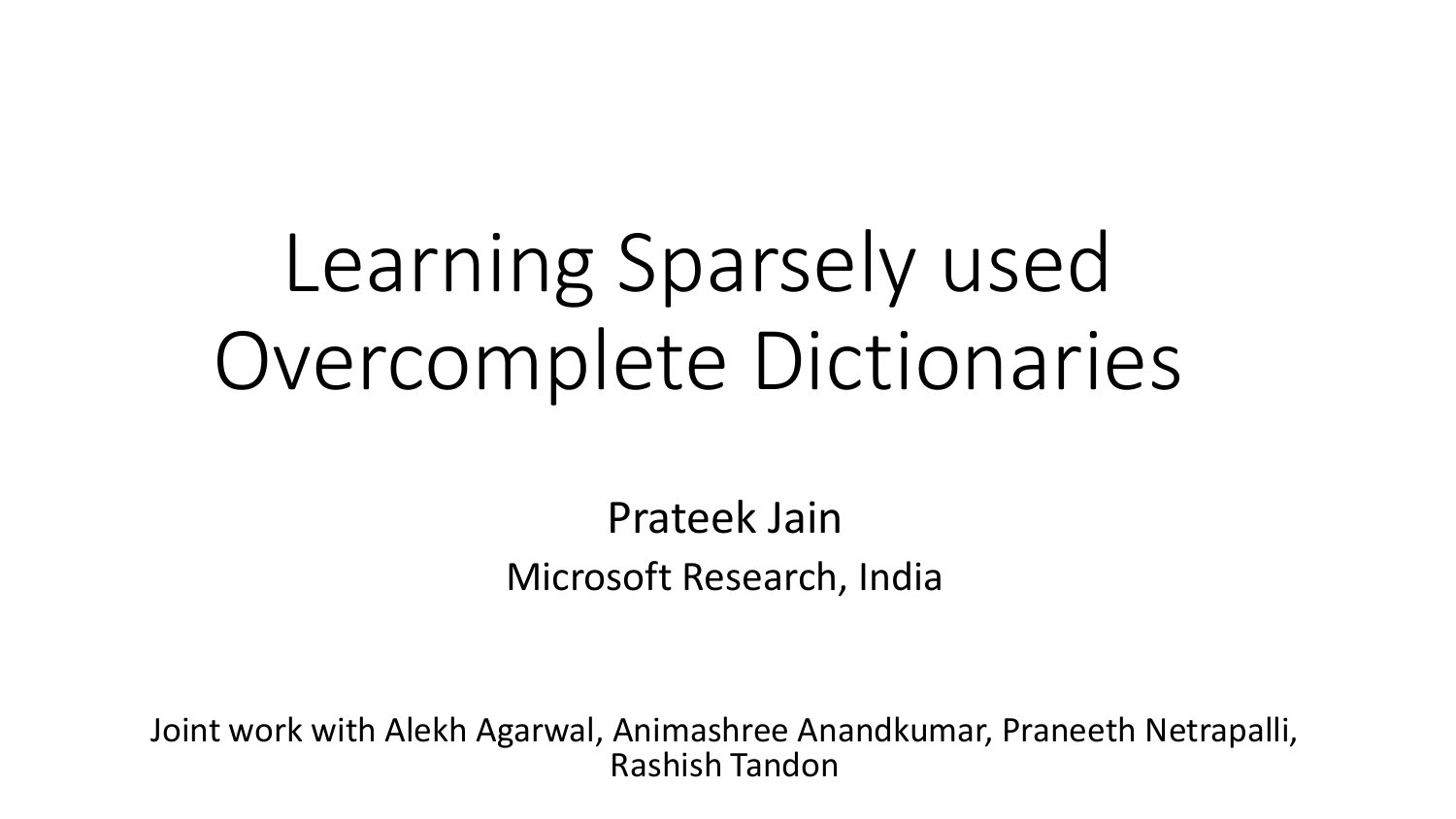#### Dictionary Learning

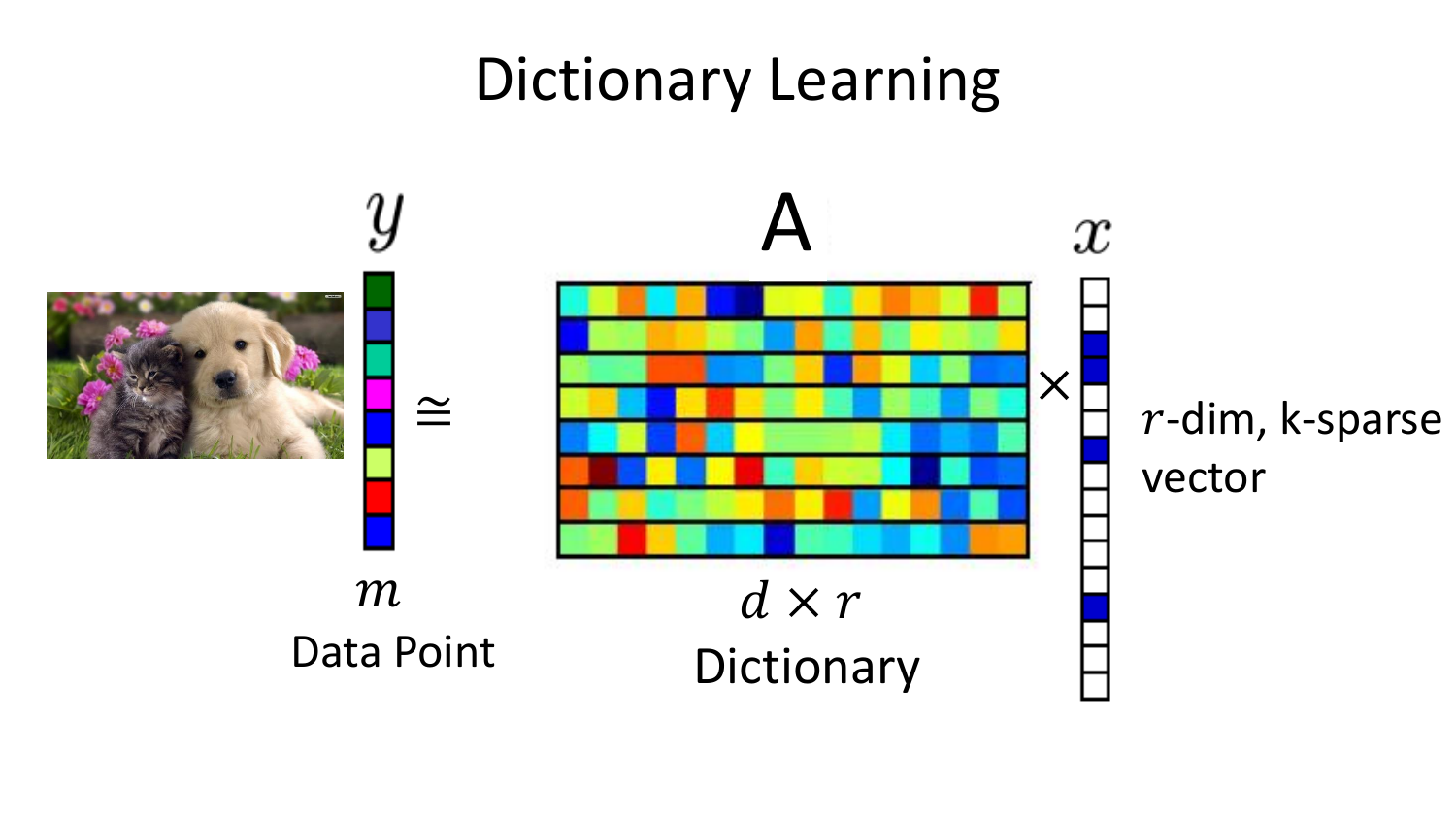

- Overcomplete dictionaries:  $r \gg d$
- Goal: Given  $Y$ , compute  $A, X$ 
	- Using small number of samples  $n$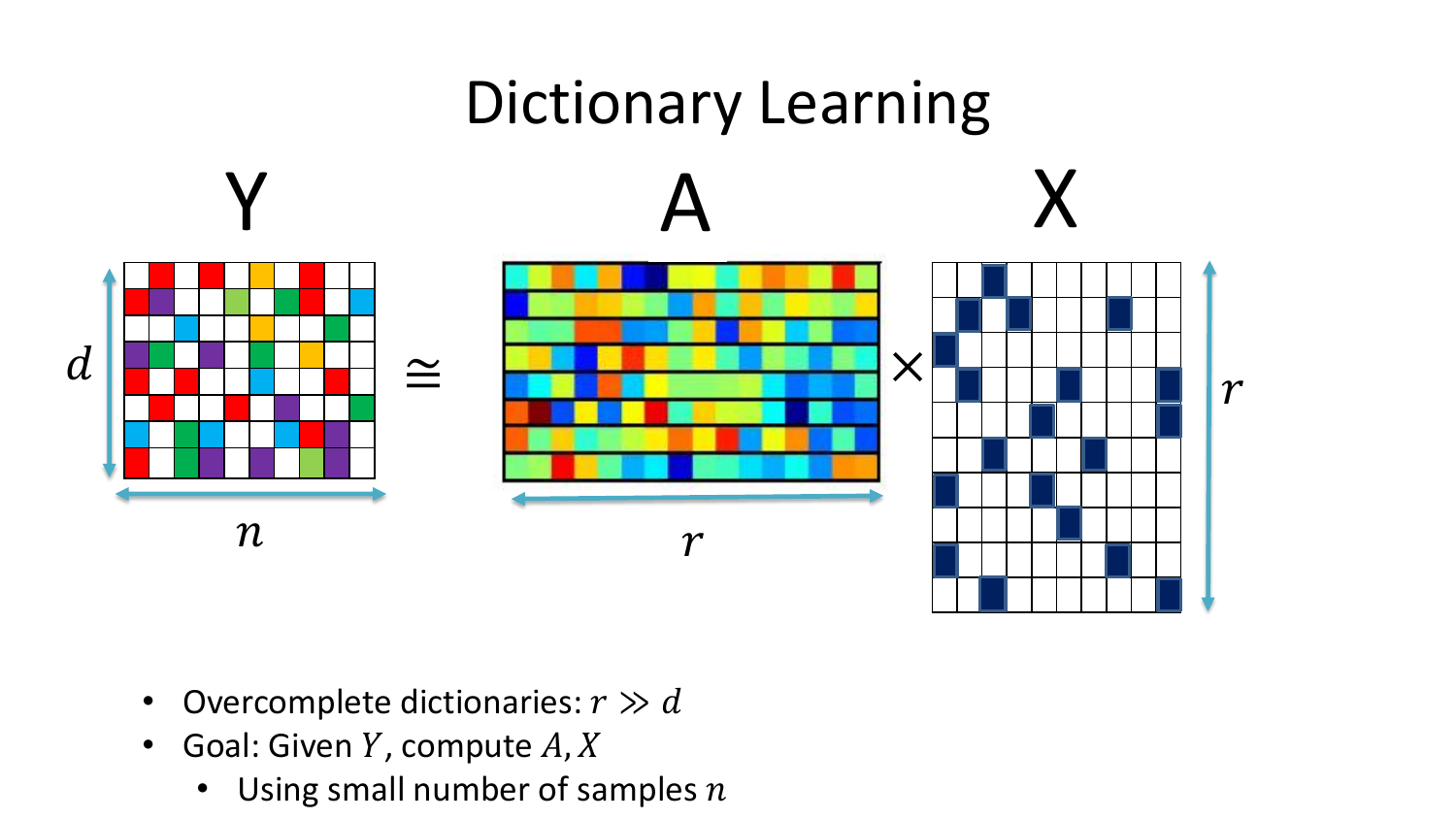# Existing Results

- Generalization error bounds [VMB'11, MPR'12, MG'13, TRS'13]
	- But assumes that the optimal solution is reached
	- Do not cover exact recovery with finite many samples
- Identifiability of  $A$ ,  $X$  [HS'11]
	- Require exponentially many samples
- Exact recovery [SWW'12]
	- Restricted to square dictionary  $(d = r)$
	- In practice, overcomplete dictionary  $(d \ll r)$  is more useful
		- Concurrent result by AGM13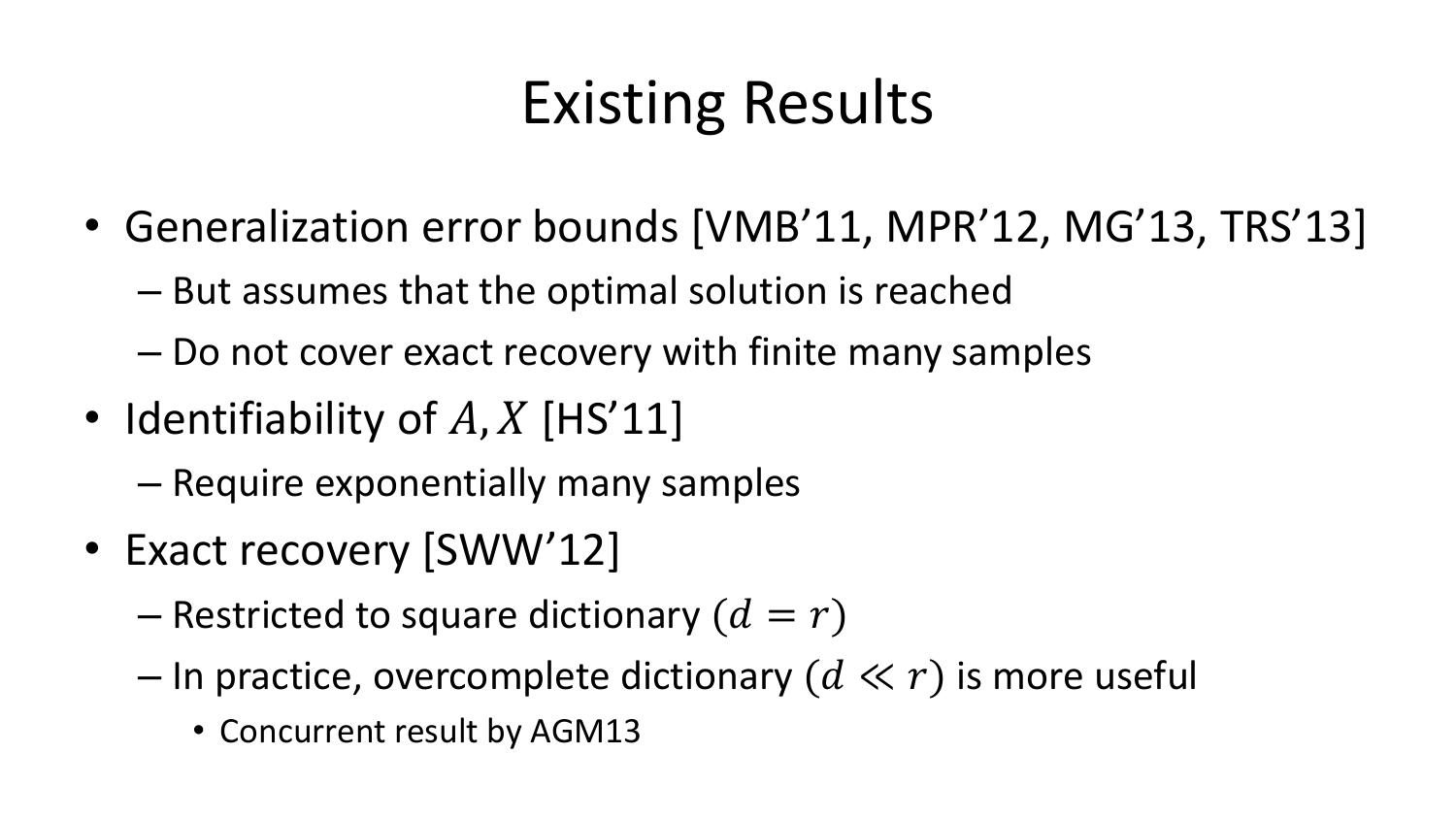## Generating Model

- Generate dictionary  $A$ 
	- Assume  $A$  to be incoherent, i.e.,  $\langle A_i, A_j \rangle \leq \mu/\sqrt{d}$

 $-r \gg d$ 

- Generate random samples  $X = [x_1, x_2, ..., x_n] \in R^{d \times n}$ — Each  $x_i$  is  $k$ -sparse
- Generate observations:  $Y = AX$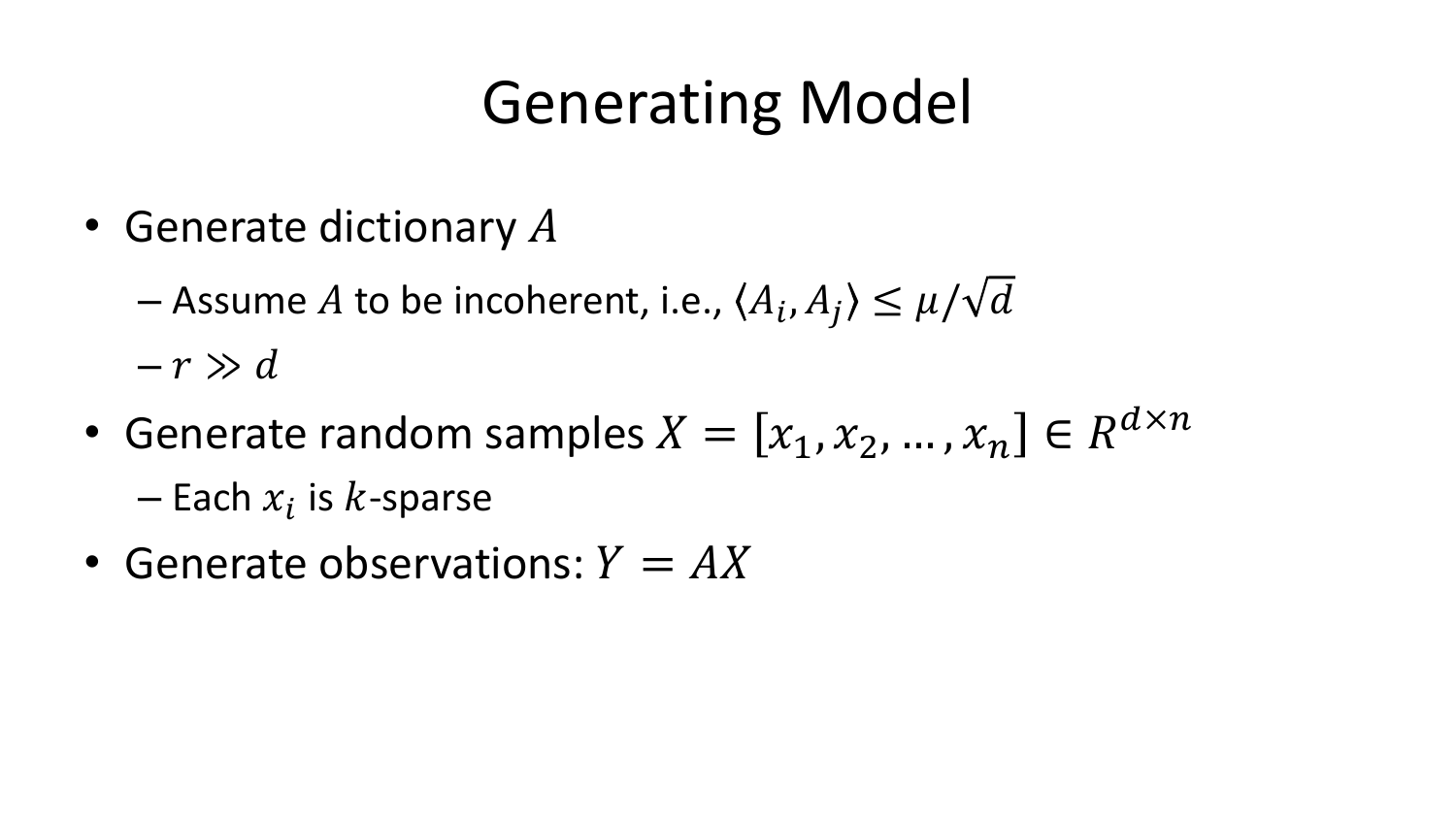# Algorithm

• Typically practical algorithm: alternating minimization

$$
-X_{t+1} = argmin_{X} ||Y - A_t X||_F^2
$$

$$
-A_{t+1} = argmin_{A} ||Y - AX_{t+1}||_F^2
$$

- Initialize  $A_0$ 
	- Using clustering+SVD method of [AAN'13] or [AGM'13]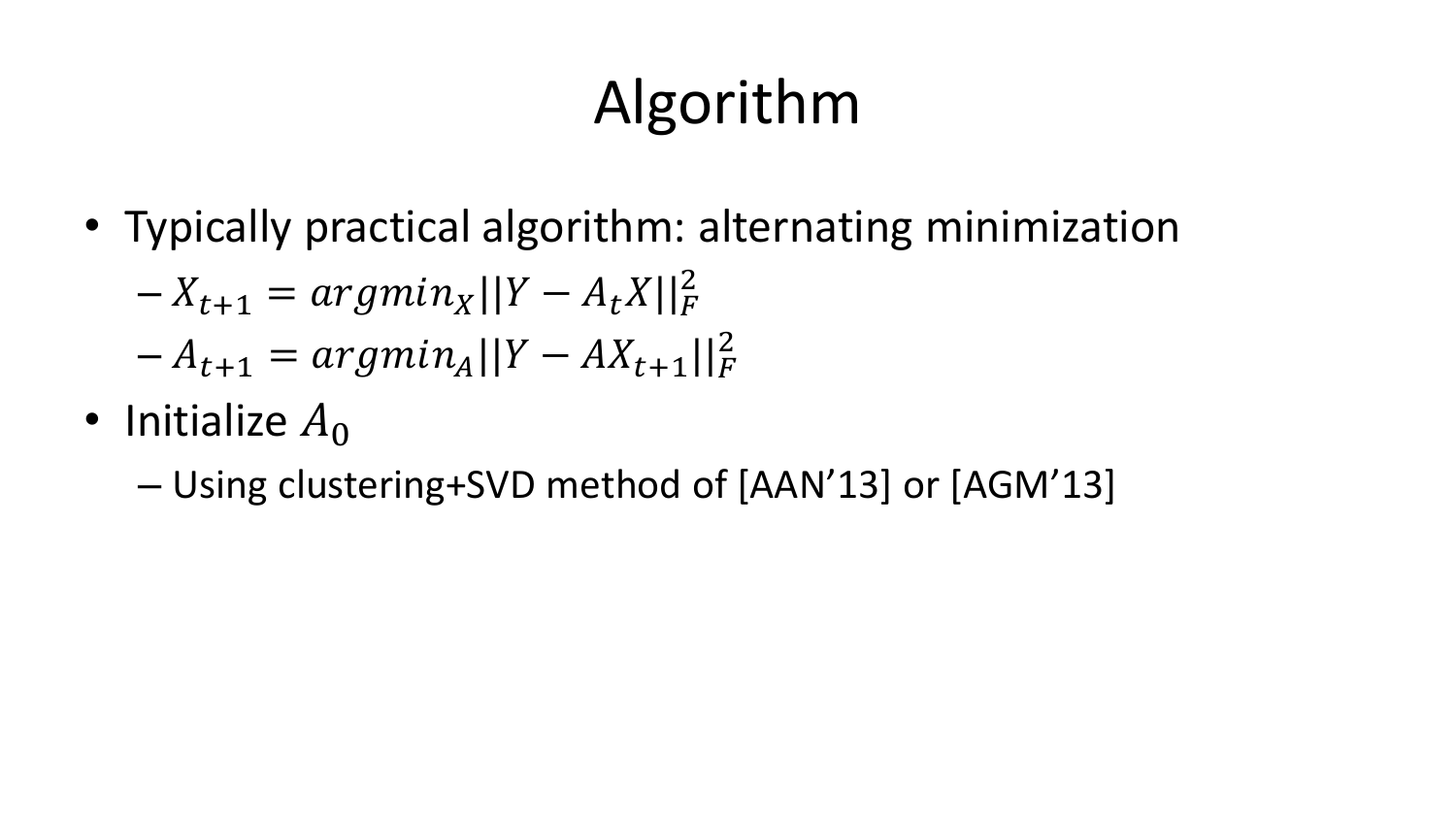# Initialization Method

- Key idea:
	- $-\langle Y_i, Y_j \rangle = \langle AX_i, AX_j \rangle \geq \rho \to$  Share a common element
	- $-X_i$ : random k-sparse vector
	- Collect enough points sharing a common element  $A_1$ 
		- Clustering
	- Use SVD to approximate  $A_1$

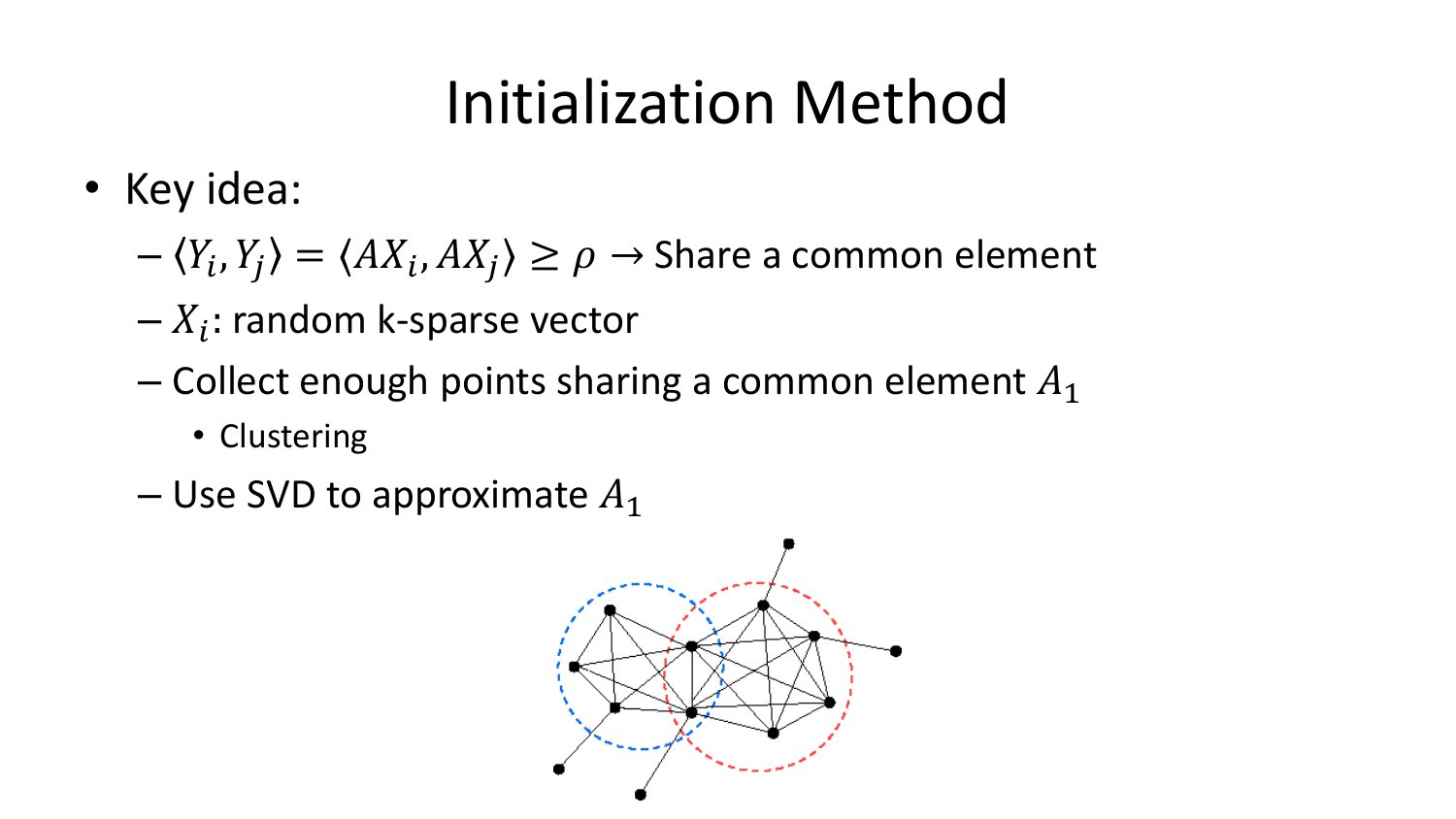# Results [AAJNT'13]

- Assumptions:
	- $A$  is  $\mu$   $-$  incoherent ( $\langle A_i,A_j\rangle\leq \mu/\sqrt{d}$ ,  $||A_i||=1)$
	- $-1 \leq |X_{ij}| \leq 100$  $-$  Sparsity:  $k \leq$  $\boldsymbol{d}$ 1 6  $\mu\overline{3}$  $\frac{1}{1}$  (AGM13:  $k \leq O(\sqrt{d}))$  $-n \ge \tilde{O}(r^2)$  (AGM13:  $n = \tilde{O}(r^2 \log 1/\epsilon)$ )
		- For initialization  $n = \tilde{O}(r)$  (AGM13:  $n = \tilde{O}(r^2)$ )
- After log( 1  $\epsilon$ )-steps of AltMin:  $||A_T^i - A^i||_2 \leq \epsilon$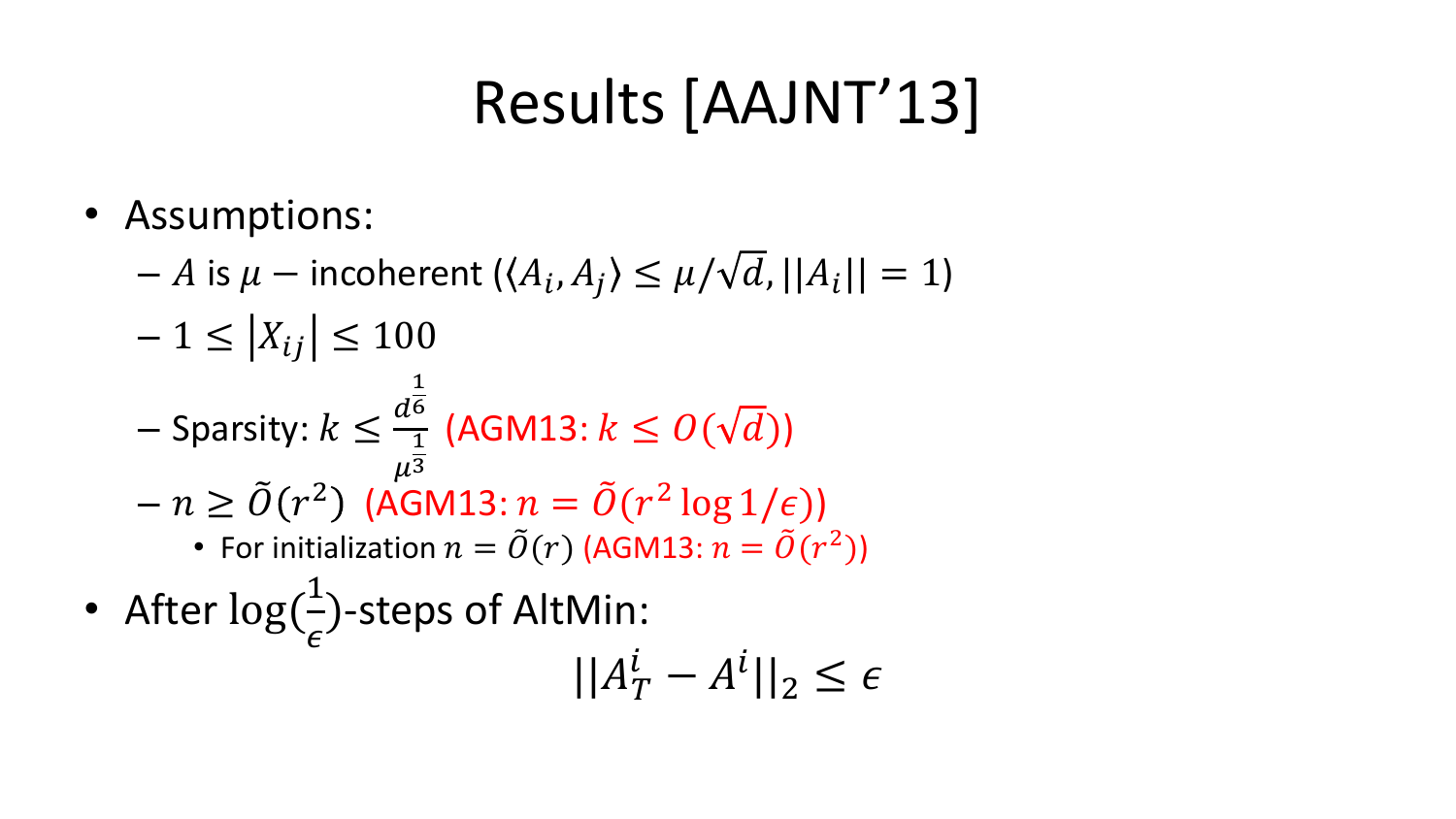## Summary

- Dictionary Learning
	- Novel initialization method
	- Exact recovery for alternating minimization
- Future Work:

- Sample complexity:  $n = O(r^2 \log r) \Rightarrow n = O(r \log r)$ ?

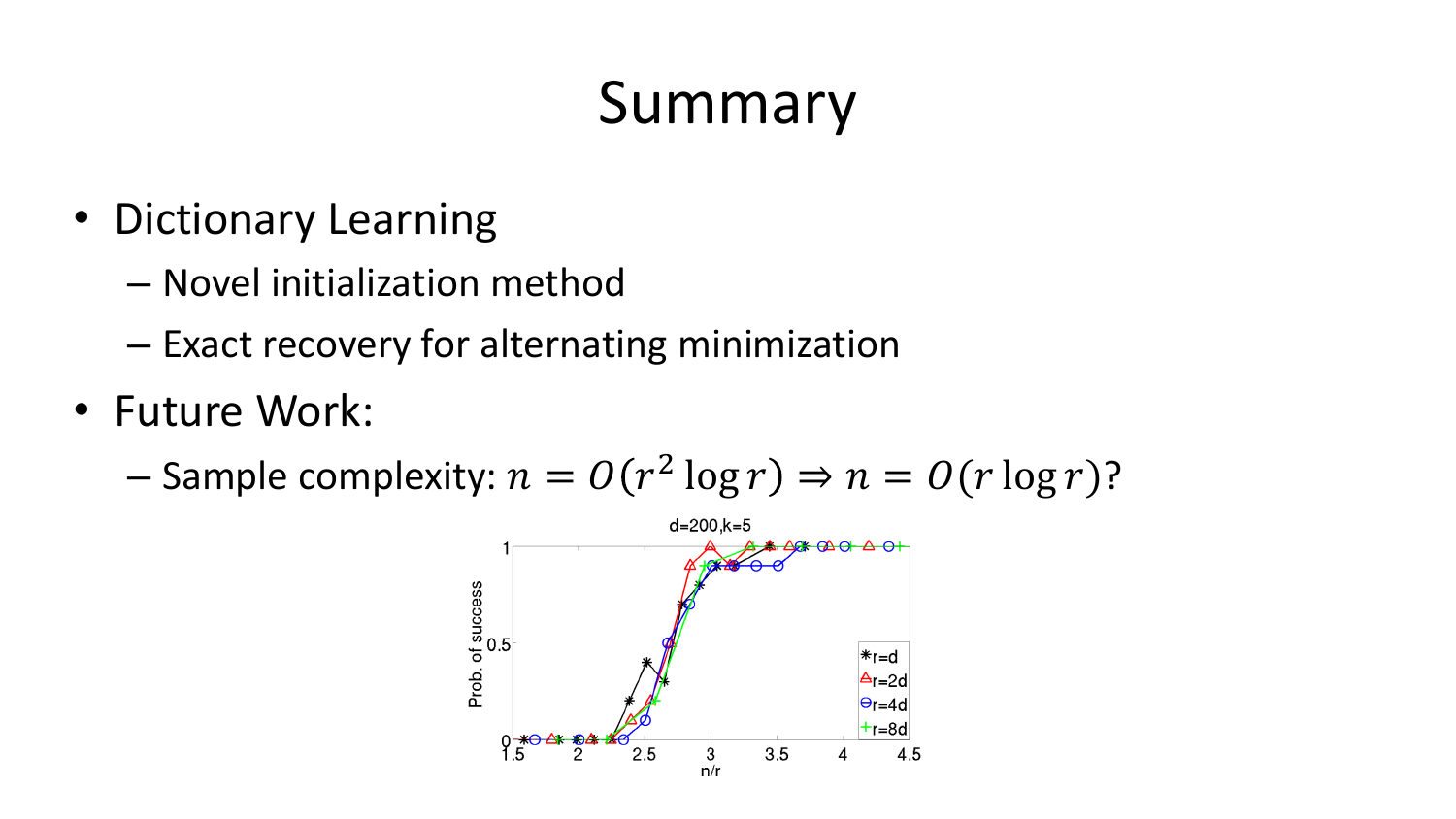#### Please visit the poster for more details!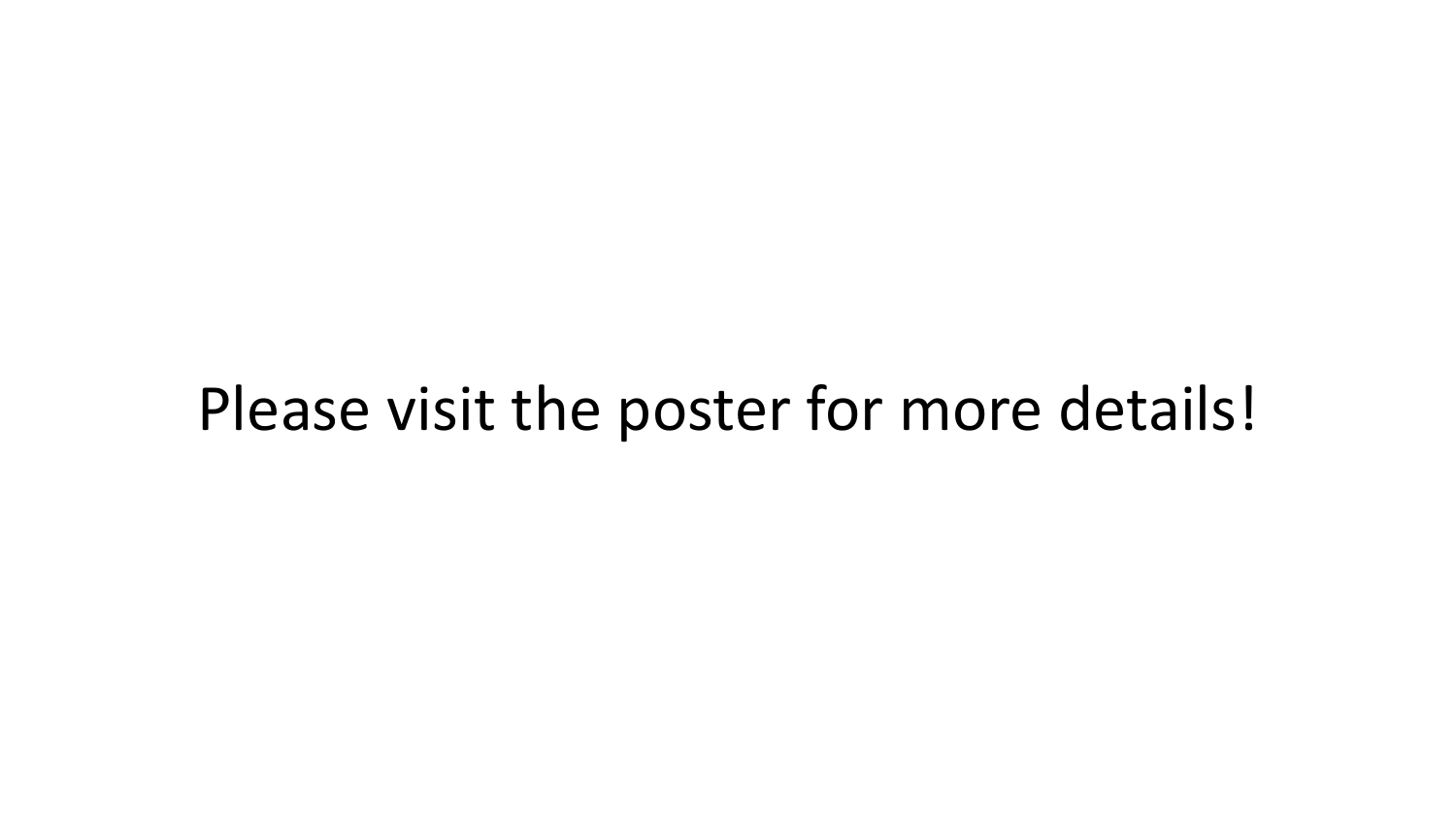# Proof Sketch

• Initialization step ensures that:

$$
||A^i - A_0^i|| \le \frac{1}{k^2}
$$

- Lower bound on each element of  $X_{ij}$  + above bound:
	- $-$  supp $(x_i)$  is recovered exactly
	- Robustness of compressive sensing!
- $A_{t+1}$  can be expressed exactly as:
	- $-A_{t+1} = A + Error_{(A_t, X_t)}$
	- Use randomness in  $supp(X_t)$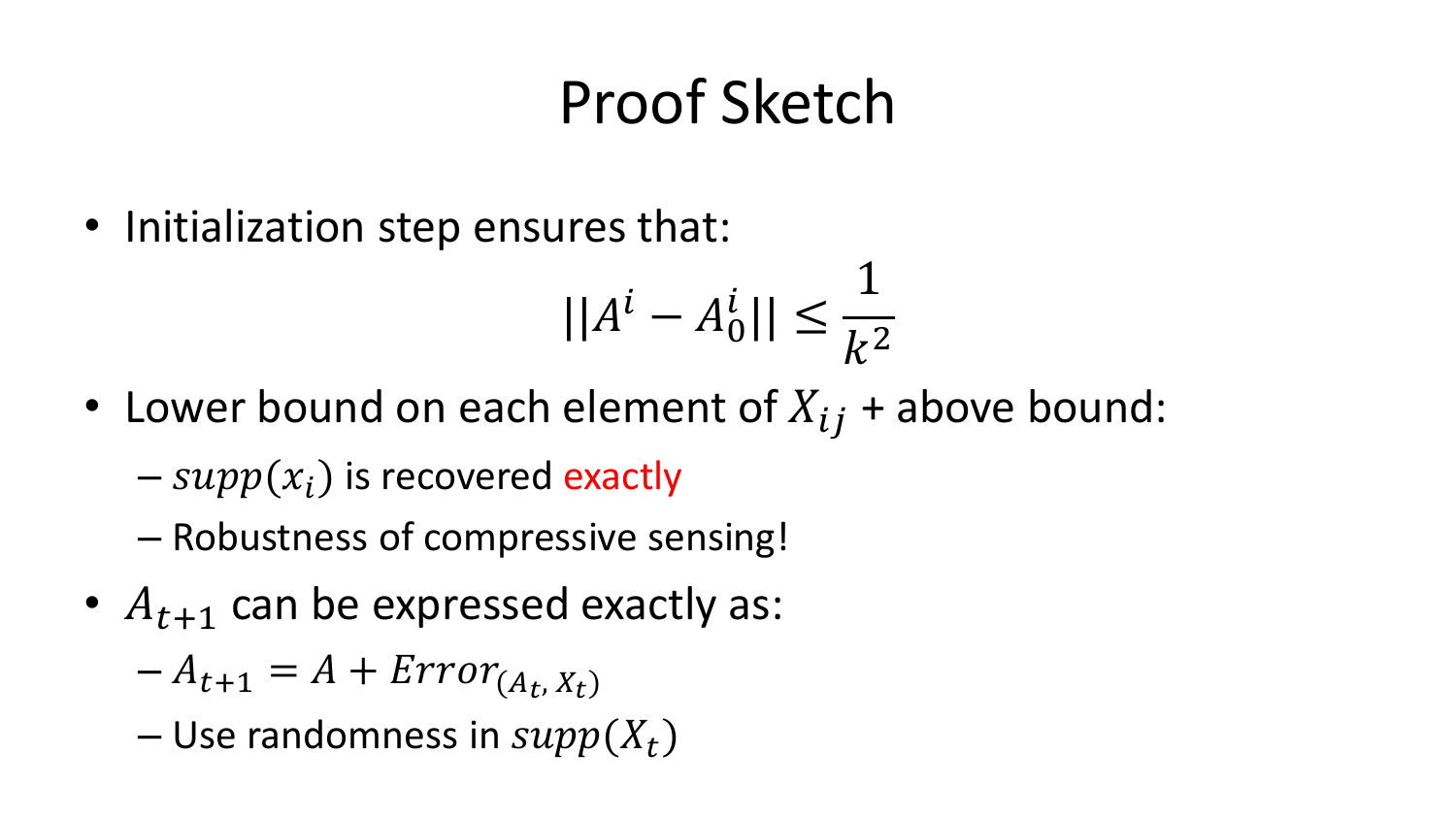#### Simulations

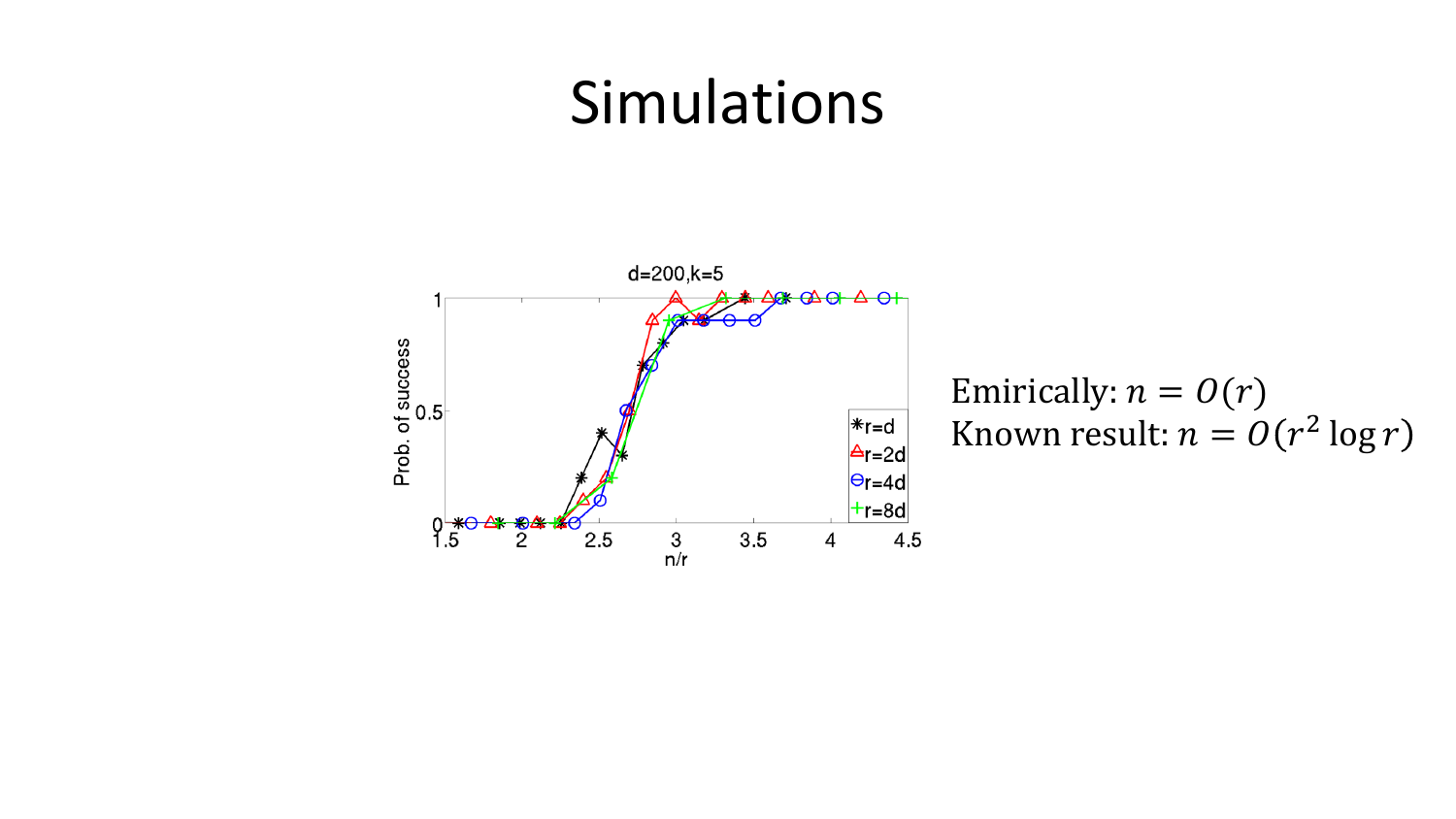#### Alternating Minimization



 $x \, F_{ii}$  argpuings LR  $y a_i$ ,  $\hat{x} y$ )<sup>2</sup>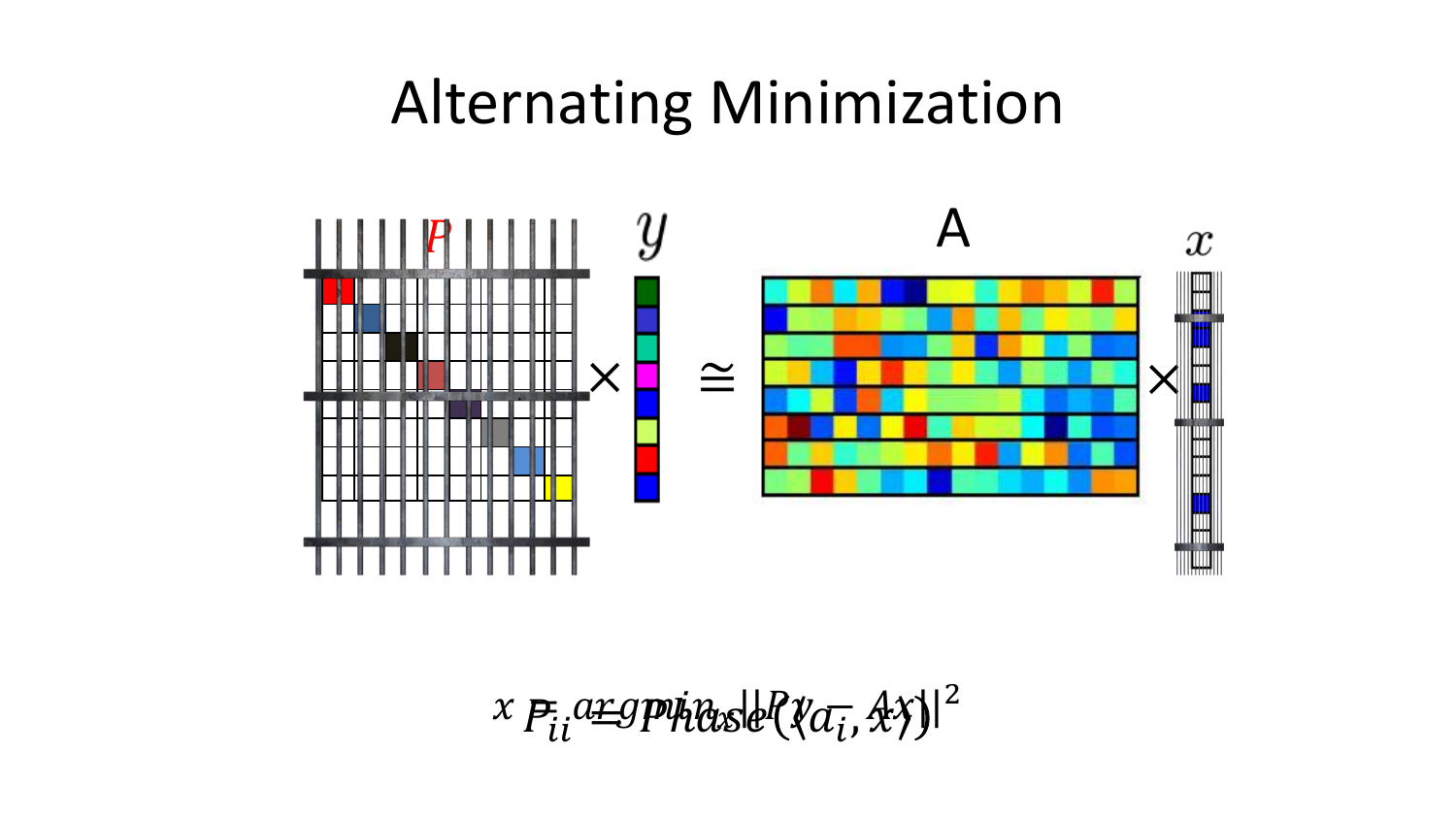#### Empirical Results



• Smaller is better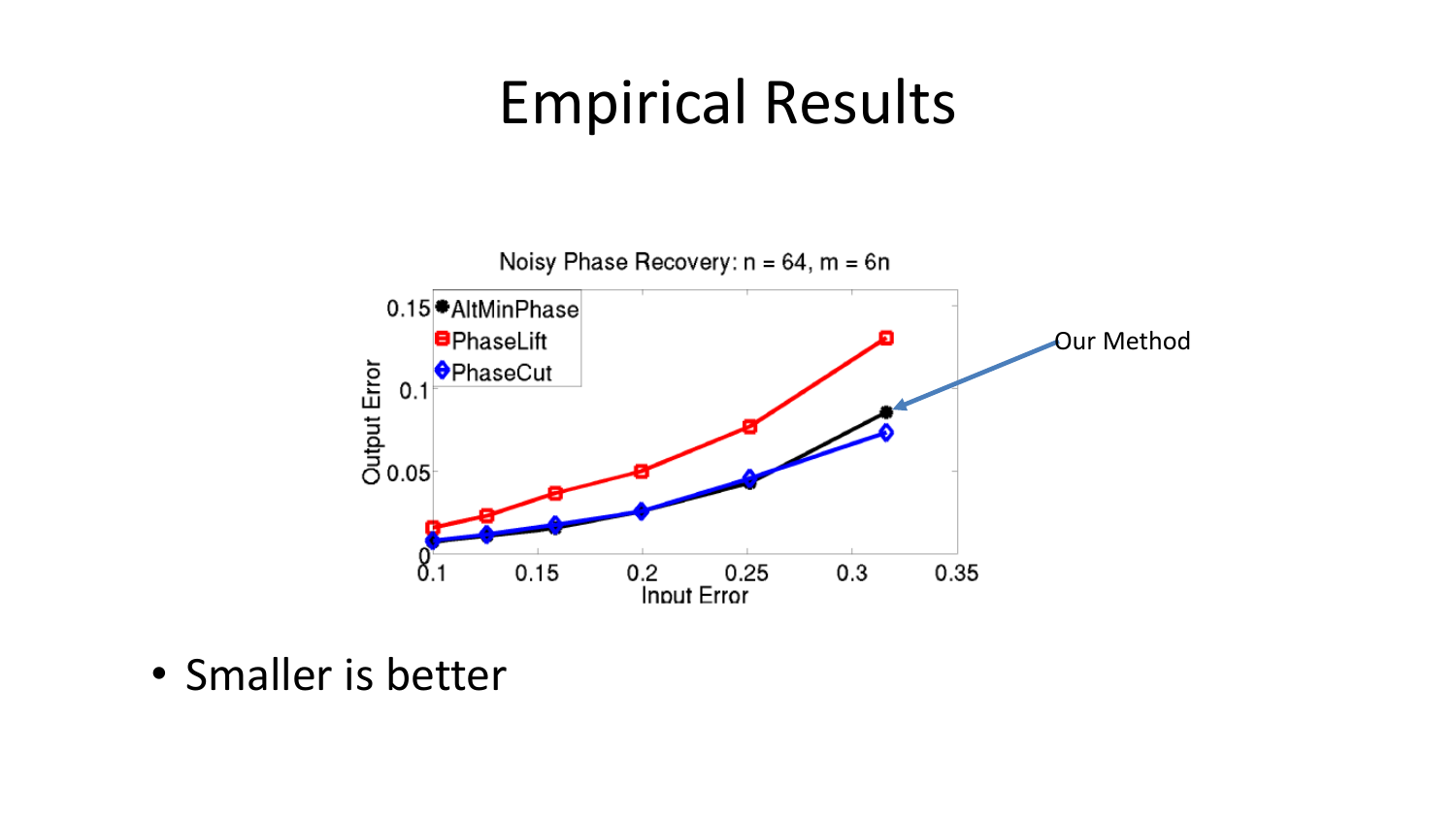#### Existing method: Trace-norm minimization

$$
\min_{X} \sum_{(i,j)\in\Omega} (X_{ij} - M_{ij})^2
$$
  
s.t. 
$$
\eta \text{and } k(\underline{X}) \text{ and } k(\underline{X})
$$

- $-||X||_*:$  sum of singular values
- Candes and Recht prove that above problem solves matrix completion (under assumptions on  $\Omega$  and  $M$ )
- However, convex optimization methods for this problem don't scale well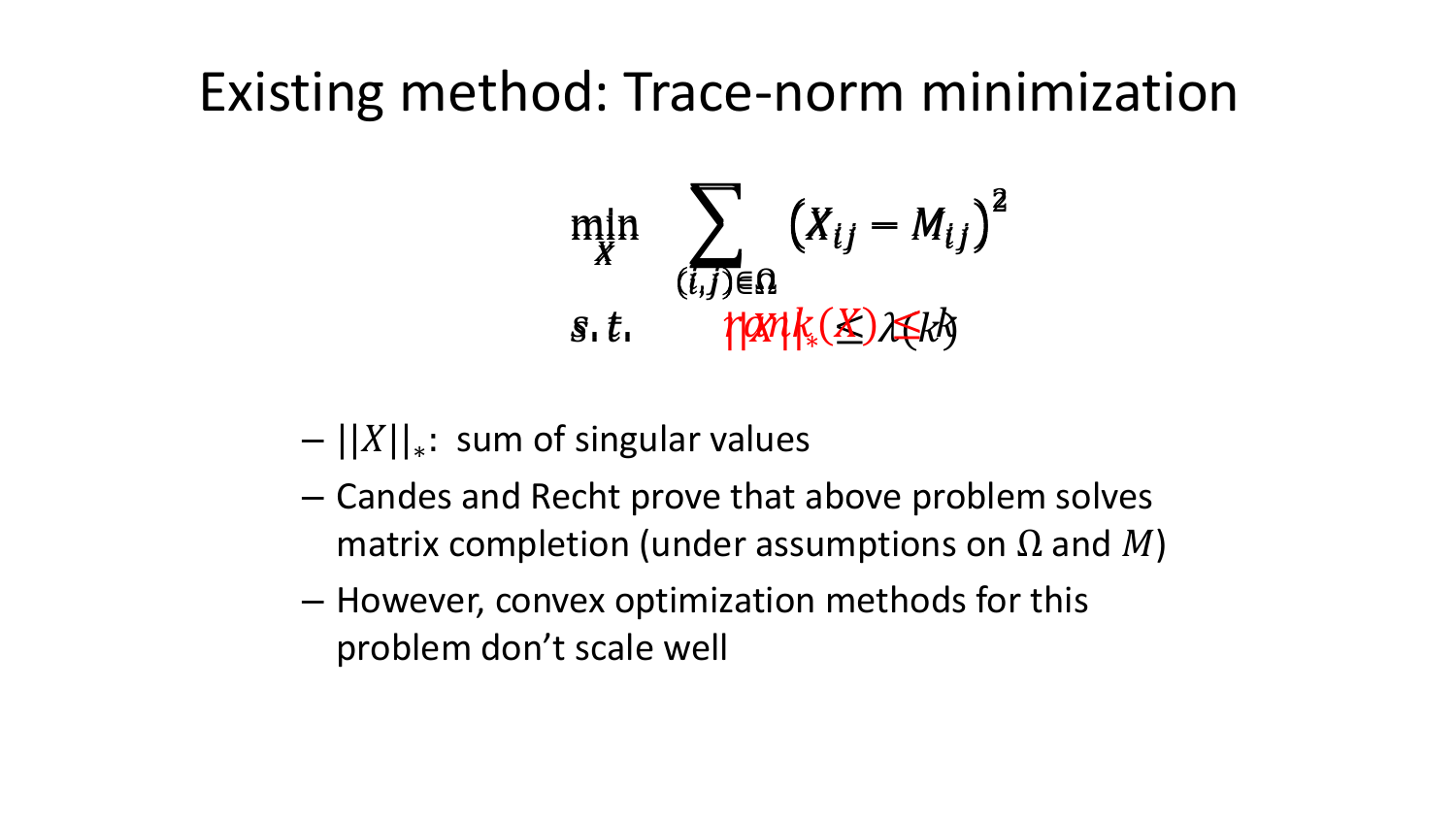# Our Results

- Crucial observation: Alternating minimization is similar to power method but with an "error term"
	- Power-method: a basic method to compute singular value decomposition
- Assumptions:  $\Omega$ : set of known entries
	- $-$  Ω is sampled uniformly s.t.  $|\Omega| = O(k^5 n \log n \beta^2)$

•  $\beta = \sigma_1/\sigma_k$ 

- $-M$ : rank-k "incoherent" matrix
	- Most of the entries are similar in magnitude